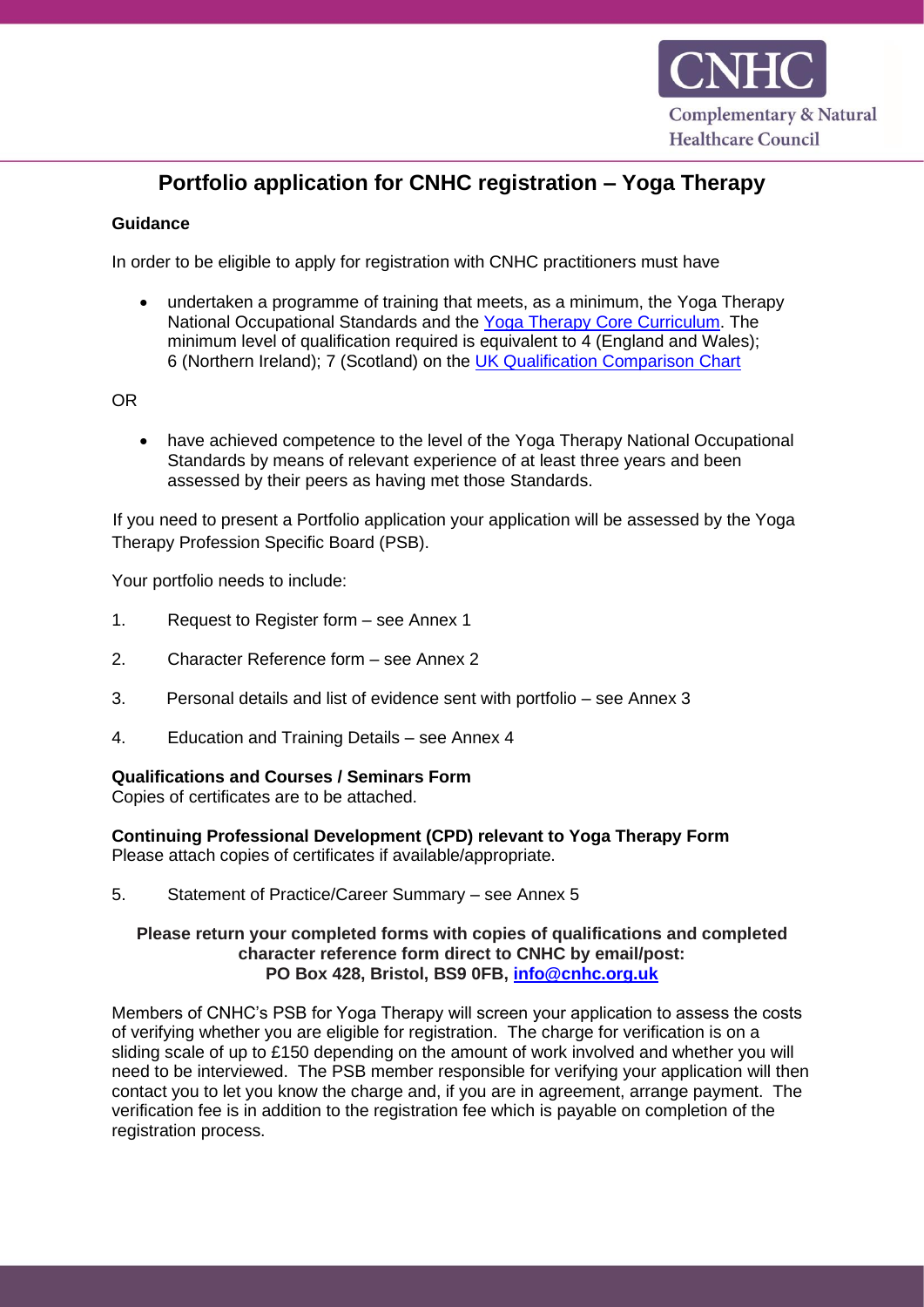

Please note:

- 1. Verification requires individuals to have professional indemnity insurance
- 2. On receipt of verification by the PSB, you will be sent an automatic email from the CNHC register inviting you to complete your registration and pay the annual registration fee.
- 3. The registration fee is £70 for your first discipline. Each additional discipline costs £10 up to your 4th discipline, after which there is no fee for additional disciplines.

Following receipt of the above forms, you **may** be required to provide two case studies (guidelines will be made available to you) and/or attend an interview with the Yoga Therapy PSB.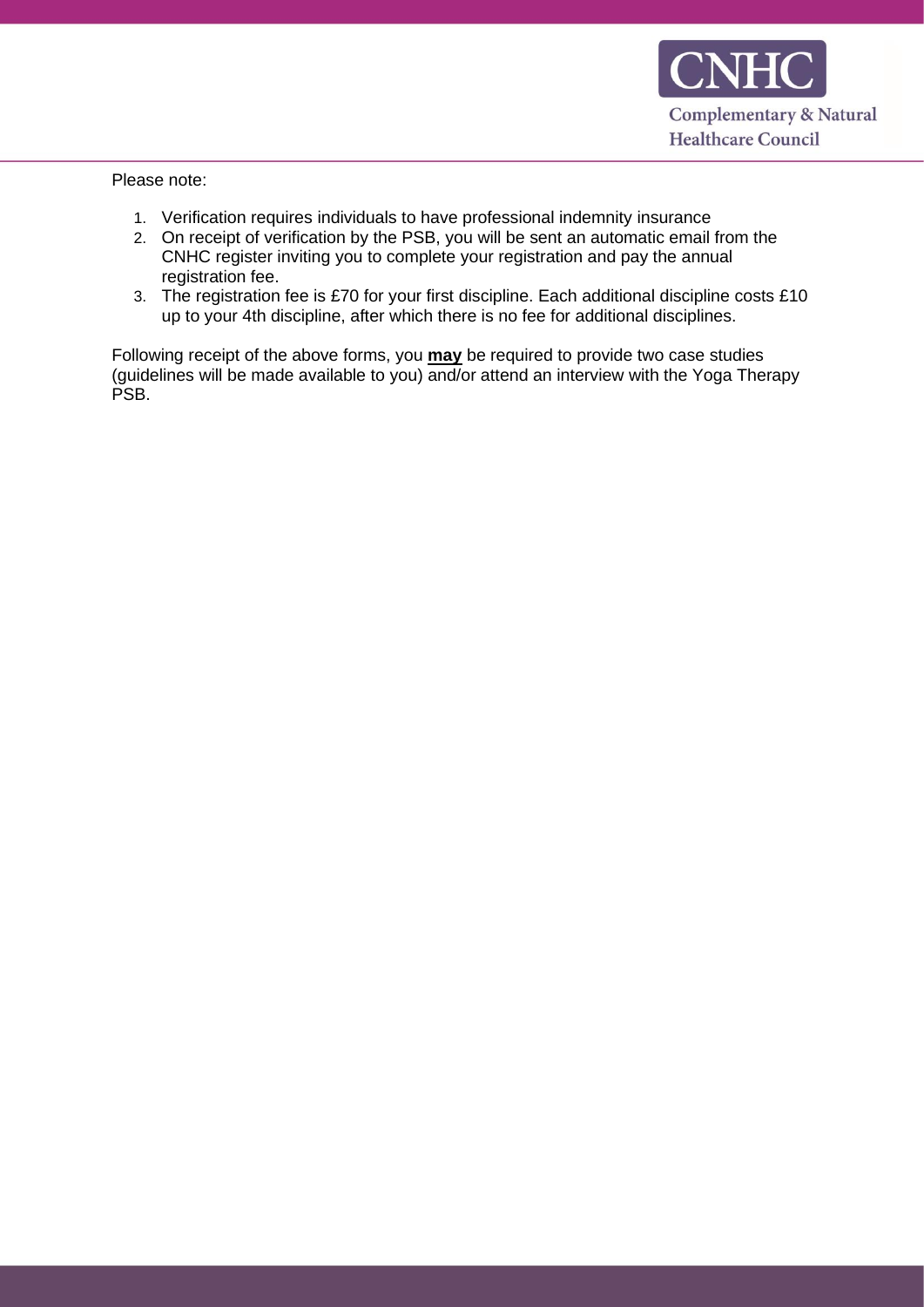

#### **Request to Register Form**

| Name of Applicant |  |
|-------------------|--|
| Email address     |  |
| Date of birth     |  |

1. I give permission for you to check my details for verification and then confirm my eligibility to CNHC for the purpose of entry to the CNHC Register in the following discipline:

| Yoga Therapy |  |
|--------------|--|
|--------------|--|

2. I confirm I meet the requirements of the Yoga Therapy NOS in my teaching of Yoga Therapy.

In particular I have experience of: taking a case history for each individual; assessing the individual using yoga models; planning a series of yoga practices tailored for that individual; teaching the yoga practices; modifying practices in light of feedback from the individual.

3. I confirm I have Professional Indemnity Insurance.

| Company: |        |  |
|----------|--------|--|
| Policy   | Expiry |  |
| number:  | date:  |  |

CNHC Code of Conduct, Ethics and Performance

### 4. **I agree to abide by the CNHC Code of Conduct, Ethics and Performance**

**Signed** 

Name

**Date**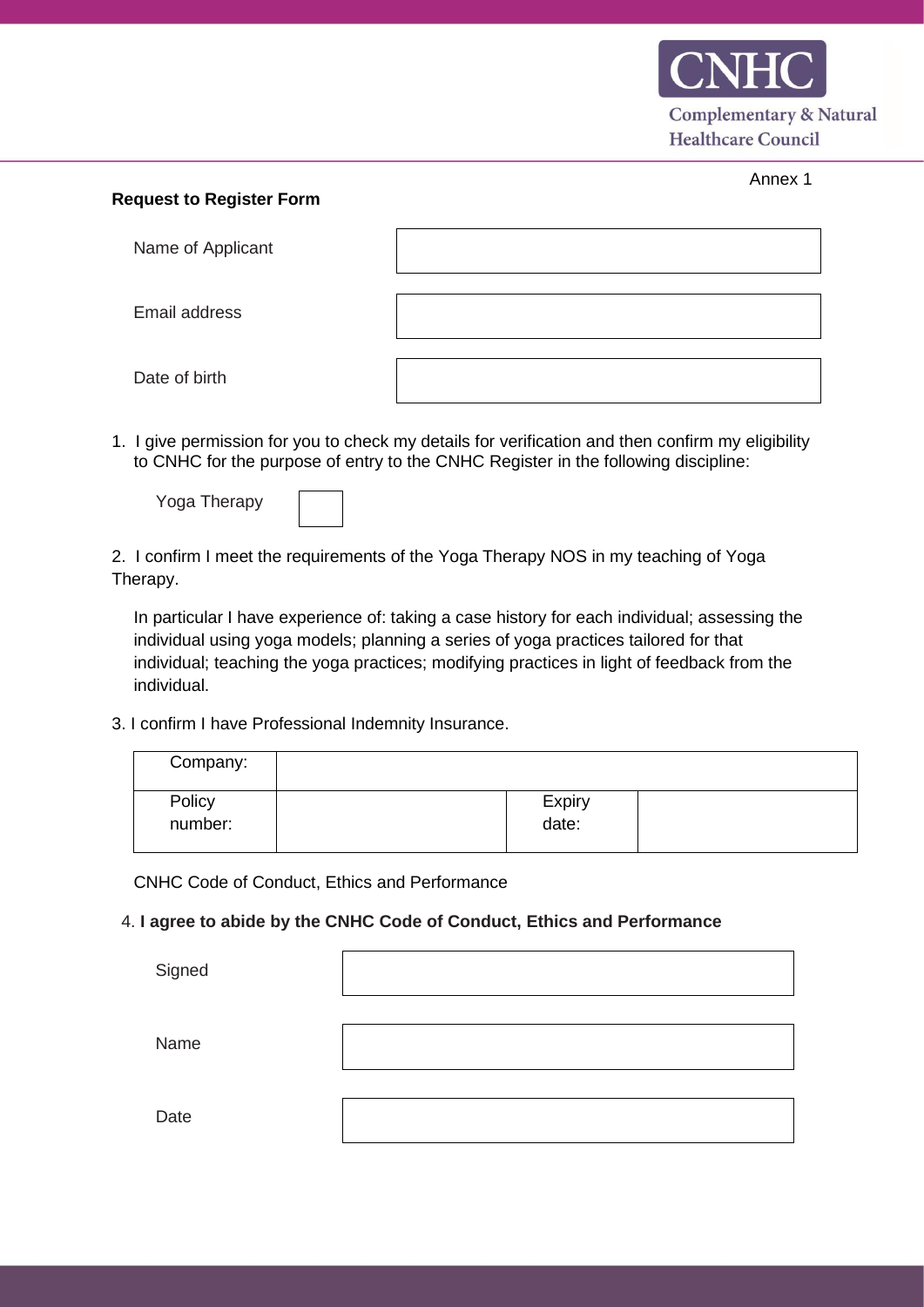

### **Character Reference Form**

Your application must be supported by this fully completed Character Reference form.

Name of Applicant

Address

### **The above person has applied to join the Register of CNHC, the voluntary regulatory body for complementary health practitioners. In order to be eligible to be admitted to the Register, the applicant must satisfy CNHC that he/she is of good character.**

A reference as to the applicant's character is to be provided on this form by a person of professional standing in the community, who is not a relative and who has known the applicant for at least 3 years. The referee must know the applicant well enough to make a judgement as to the applicant's integrity, trustworthiness and honesty.

People of professional standing include JPs, lawyers, accountants, health care professionals, religious officials or senior figures in business, the public sector or voluntary sector.

| Referee's Name                               |  |
|----------------------------------------------|--|
| Occupation                                   |  |
| <b>Practice or Business</b>                  |  |
| <b>Contact Address</b>                       |  |
| <b>Telephone Number</b><br>and Email address |  |

Please state in what capacity the applicant is known to you:

I am satisfied that, to the best of my knowledge, the applicant is of good character and fit for registration (*please tick*) OR

The CNHC should be aware of the following details of the applicant's character, which might affect his/her suitability for registration:

| Signed: |                                                                                              | Date: |  |
|---------|----------------------------------------------------------------------------------------------|-------|--|
|         | For any queries or if you need help completing this form please call CNHC on <b>020 7653</b> |       |  |

For any queries or if you need help completing this form, please call CNHC on **020 7653 1971**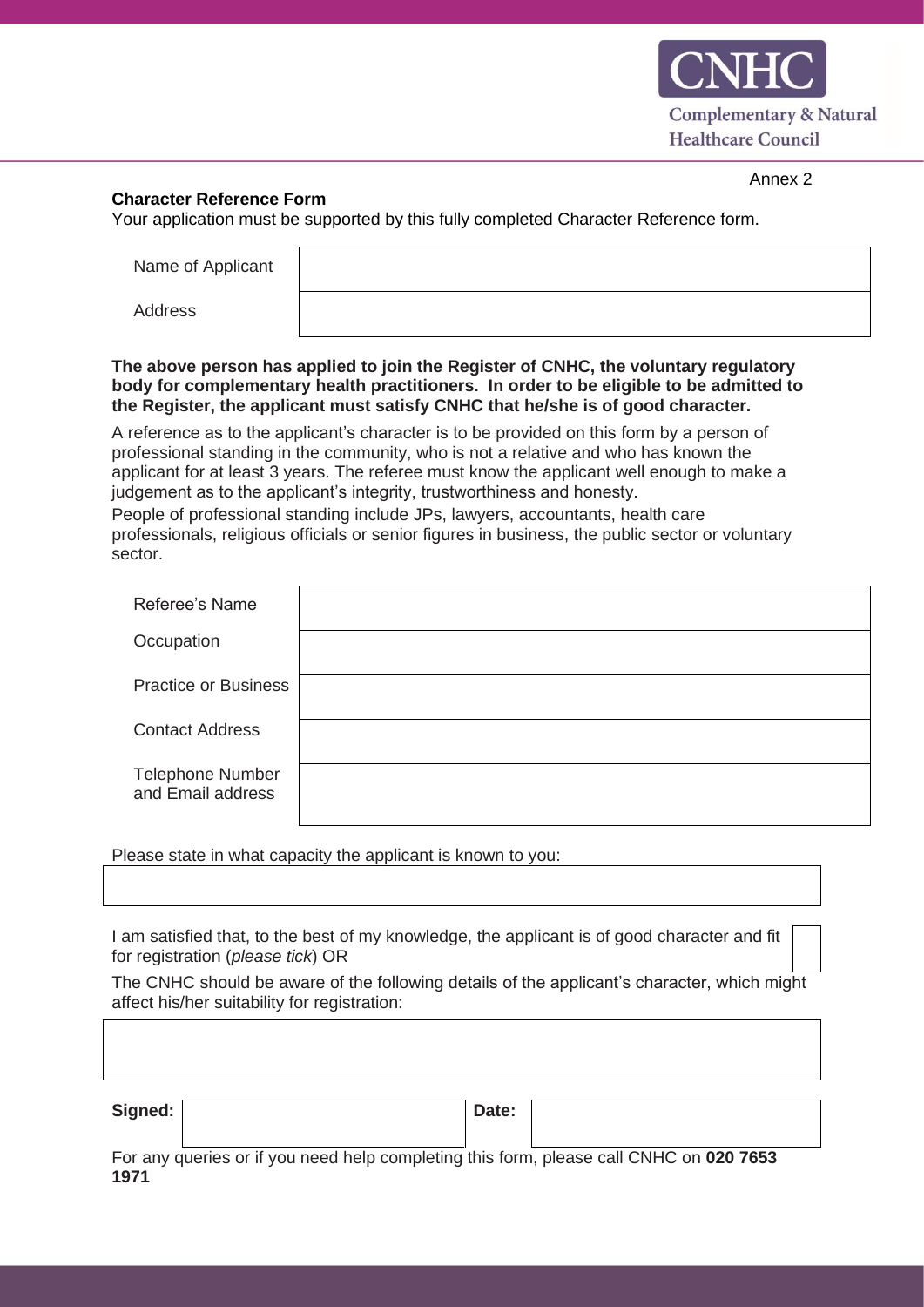

# Personal details and list of evidence sent with portfolio

| <b>PERSONAL DETAILS</b>                           |                                                                                                 |                   |                   |             |
|---------------------------------------------------|-------------------------------------------------------------------------------------------------|-------------------|-------------------|-------------|
| Title:                                            |                                                                                                 | Gender:           |                   |             |
|                                                   |                                                                                                 |                   |                   |             |
|                                                   |                                                                                                 |                   |                   |             |
| Surname:                                          |                                                                                                 | Forename/s:       |                   |             |
|                                                   |                                                                                                 |                   |                   |             |
| Address:                                          |                                                                                                 |                   |                   |             |
| (Inc postcode)                                    |                                                                                                 |                   |                   |             |
|                                                   |                                                                                                 |                   |                   |             |
|                                                   |                                                                                                 |                   |                   |             |
|                                                   |                                                                                                 |                   |                   |             |
| Home                                              |                                                                                                 | Work              |                   |             |
| Telephone:                                        |                                                                                                 | Telephone:        |                   |             |
|                                                   |                                                                                                 |                   |                   |             |
| Mobile                                            |                                                                                                 | Email<br>address: |                   |             |
|                                                   |                                                                                                 |                   |                   |             |
| Where do you                                      |                                                                                                 |                   |                   | Since when? |
| currently teach                                   |                                                                                                 |                   |                   |             |
| yoga as therapy?                                  |                                                                                                 |                   |                   |             |
|                                                   |                                                                                                 |                   |                   |             |
|                                                   |                                                                                                 |                   |                   |             |
|                                                   |                                                                                                 |                   |                   |             |
|                                                   | I wish to submit my previous experience and qualifications as evidence that I meet the National |                   |                   |             |
|                                                   | Occupational Standards (NOS) for Yoga Therapy and Yoga Therapy Core Curriculum topics.          |                   |                   |             |
|                                                   |                                                                                                 |                   |                   |             |
|                                                   | Please list the evidence you have submitted for verification                                    |                   |                   |             |
|                                                   |                                                                                                 |                   |                   |             |
| <b>DOCUMENTS SENT:</b>                            |                                                                                                 | <b>DATE</b>       | <b>OFFICE USE</b> |             |
|                                                   |                                                                                                 |                   |                   |             |
| <b>Qualifications and Courses / Seminars Form</b> |                                                                                                 |                   |                   |             |
|                                                   |                                                                                                 |                   |                   |             |
|                                                   |                                                                                                 |                   |                   |             |
| Continuing professional development form          |                                                                                                 |                   |                   |             |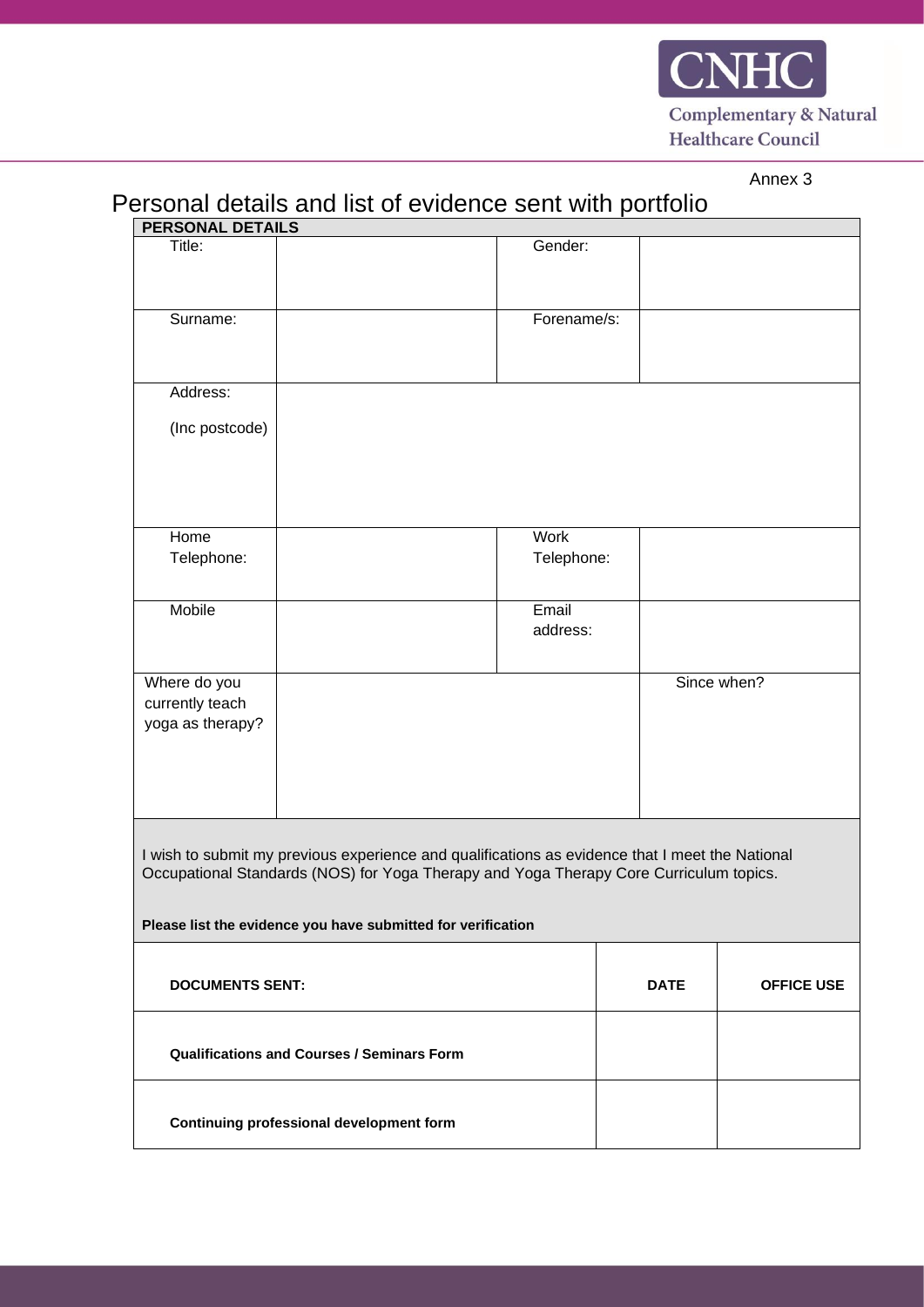

| <b>Copy of certificates</b>                            |  |
|--------------------------------------------------------|--|
| (DO NOT SEND ORIGINALS - they cannot be returned)      |  |
| Statement of practice and career summary               |  |
| (including the 7 headings requested in the guidelines) |  |
| Copy of commendation / recommendation letter(s)        |  |
|                                                        |  |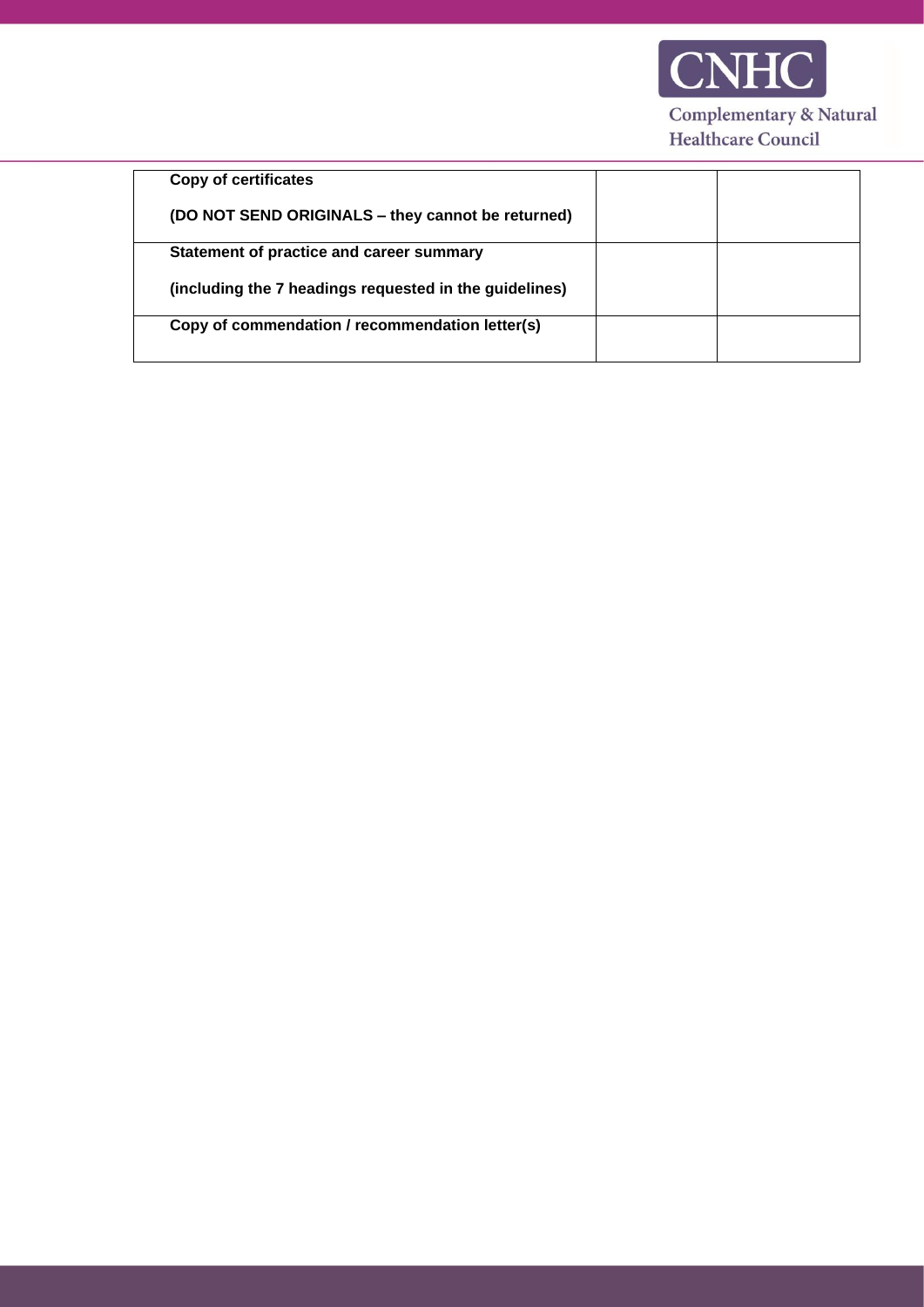

## **Education and Training Details**

Please include all relevant qualifications, courses etc – and complete all sections.

If you wish to use qualifications other than yoga teaching or yoga therapy and to explain how your

skills from these other qualifications transfer then please put 'other qualifications' in appropriate

boxes and use section 3. You will need to explain in detail how these skills transfer in your 'Statement of Practice and Career Summary'.

Copies of certificates in Yoga Teaching, Yoga Therapy, other professional qualifications where wish to show transferable skills, and other relevant courses you have listed are required with your application. *Do NOT send original certificates!* 

If the organisation no longer operates please have the copy certified by a solicitor, accountant, JP, your doctor, your bank, or equivalent; with *"I certify this is a true copy"*  signed and dated.

If you have subsequently changed your name, please include a copy of your marriage certificate or

deed poll change certificate.

An example is given at the start of each section. Additional sheets may be used.

**Applicant name:**

### **1. INITIAL YOGA TEACHING QUALIFICATION :**

**Name of awarding body**:

**Name of qualification:**  $\qquad \qquad$  **Date qualified:** 

# **2. YOGA THERAPY QUALIFICATIONS**

**EXAMPLE**

| <b>Qualification:</b>                                    | <b>Yoga Therapy Diploma</b>                                                                                                                                                                                                                                                                                                                                                            |
|----------------------------------------------------------|----------------------------------------------------------------------------------------------------------------------------------------------------------------------------------------------------------------------------------------------------------------------------------------------------------------------------------------------------------------------------------------|
| <b>Period of Course with dates:</b>                      | September 1997 to July 2000.                                                                                                                                                                                                                                                                                                                                                           |
| Training provider (TP):                                  | (Enter training provider)                                                                                                                                                                                                                                                                                                                                                              |
| <b>Course Tutor:</b>                                     | (Enter name of tutor)                                                                                                                                                                                                                                                                                                                                                                  |
| TP e-mail contact details:                               | (Enter e-mail contact details)                                                                                                                                                                                                                                                                                                                                                         |
| Details of course content:<br>Or attach copy of syllabus | Year 1: human anatomy and physiology, asana in relation to A+P,<br>modification, variation, safety. Yoga Philosophy 1<br>Year 2: key therapeutic yoga models, practice of pranayama,<br>meditation, Yoga Philosophy 2, practice management 1<br>Year 3: understanding a wide range of health problems, mental and<br>emotional models, counselling, practice management 2<br><b>OR</b> |

Annex 4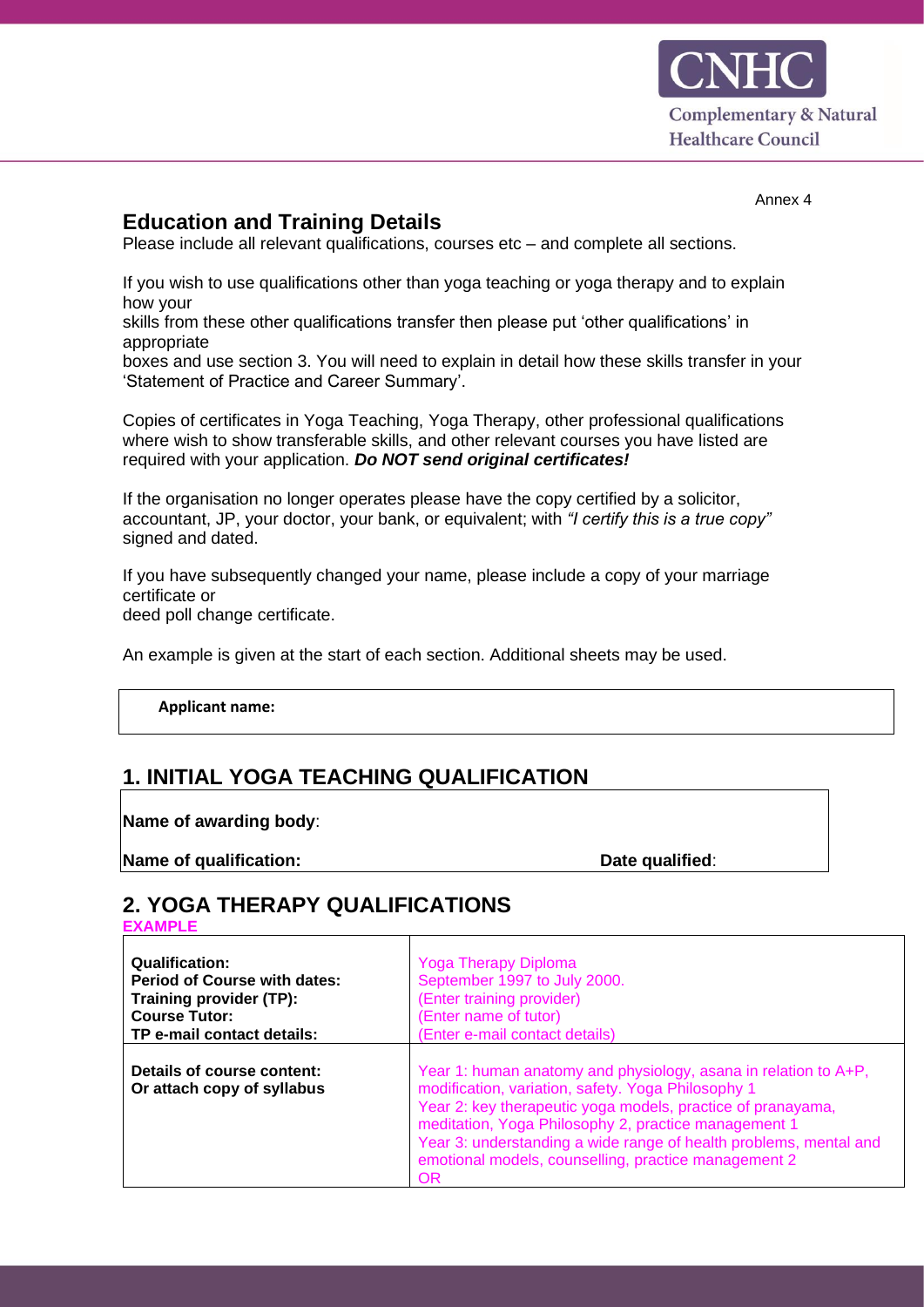

|                              | A COPY OF SYLLABUS IS ATTACHED                         |
|------------------------------|--------------------------------------------------------|
| <b>Reason for attending:</b> | To train professionally as a Yoga Therapy Practitioner |

| Therapy practice training:        | Year 1,2&3 practical training including: modifying & varying yoga<br>techniques, analysing a client's health, designing yoga programme to<br>address client aims, reviewing effectiveness, developing skills with<br>client, practice management etc. Supervised therapy practice. |
|-----------------------------------|------------------------------------------------------------------------------------------------------------------------------------------------------------------------------------------------------------------------------------------------------------------------------------|
| <b>COPY Certificate enclosed:</b> | YFS                                                                                                                                                                                                                                                                                |

| <b>Qualification:</b>                                 |          |
|-------------------------------------------------------|----------|
| <b>Period of Course with dates:</b>                   |          |
| Training provider (TP):                               |          |
| <b>Course Tutor:</b><br>TP contact details:           |          |
|                                                       |          |
| <b>Details of course content:</b>                     |          |
|                                                       |          |
| (or staple course syllabus taken to<br>this document) |          |
|                                                       |          |
|                                                       |          |
|                                                       |          |
| <b>Reason for attending:</b>                          |          |
|                                                       |          |
|                                                       |          |
| Therapy practice training:                            |          |
|                                                       |          |
|                                                       |          |
| <b>COPY Certificate enclosed:</b>                     | YES / NO |
|                                                       |          |
| <b>Qualification:</b>                                 |          |
|                                                       |          |
| <b>Period of Course with dates:</b>                   |          |

**Training provider (TP): Course Tutor:**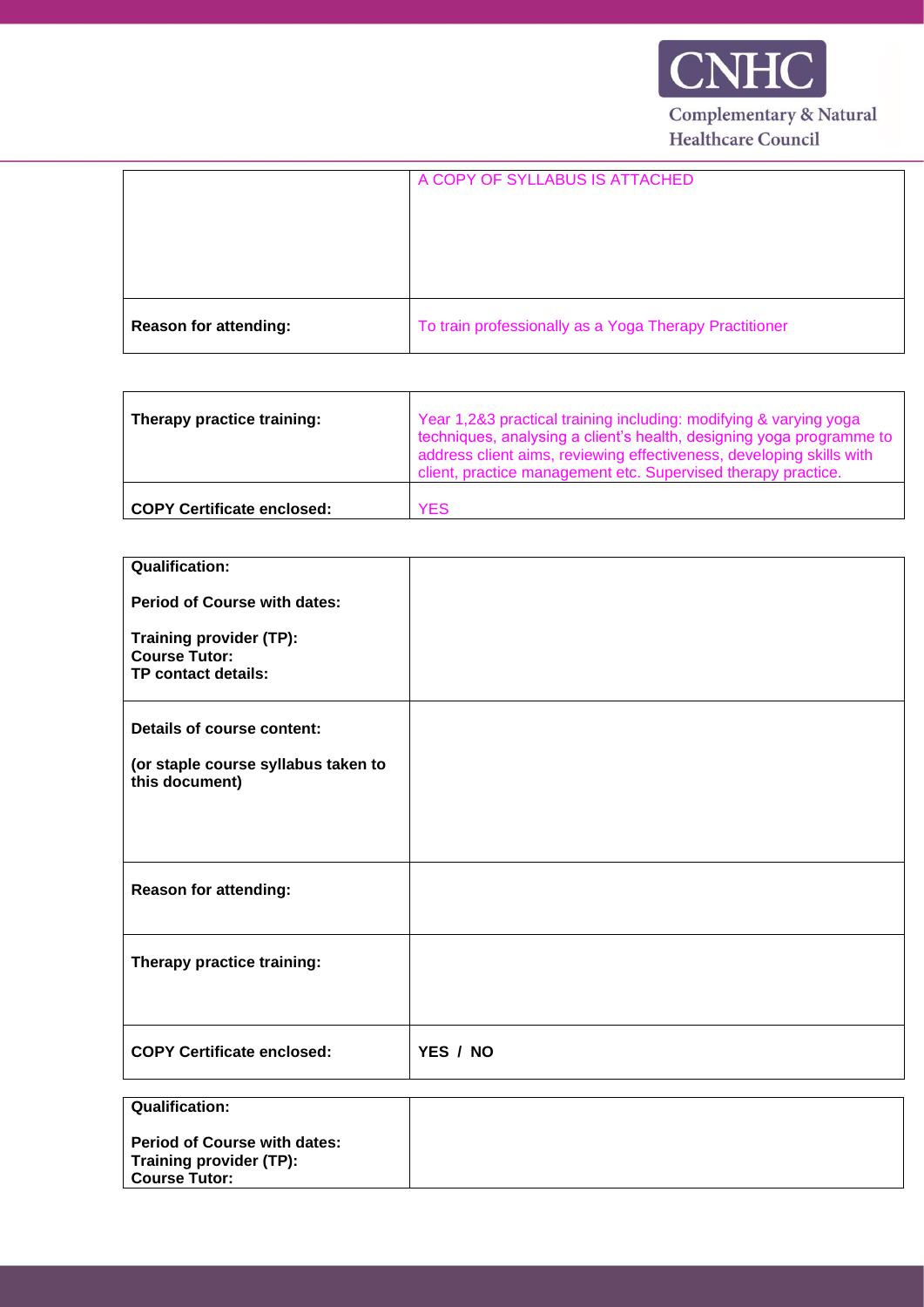

| YES / NO |
|----------|
|          |

# **3. OTHER RELATED QUALIFICATIONS/TRAINING EXAMPLE**

| Title with dates:                                | Understanding Mantra $5 - 10$ July 2008                                                                                                                                                                                                                                      |
|--------------------------------------------------|------------------------------------------------------------------------------------------------------------------------------------------------------------------------------------------------------------------------------------------------------------------------------|
| Hours of attendance:                             | $40$ hrs                                                                                                                                                                                                                                                                     |
| <b>Training Provider:</b>                        | (Please enter details)                                                                                                                                                                                                                                                       |
| <b>Course Tutor:</b>                             | (Please enter name)                                                                                                                                                                                                                                                          |
| TP contact details:                              | (Please enter e-mail contact)                                                                                                                                                                                                                                                |
| Details of course content:<br>Or attach syllabus | Exploration of mantras which have their roots in Indian culture, meaning and<br>application for therapy needs, the impact of sound, links to subtle anatomy, 20<br>hrs of practice, discussion on who would benefit from such a practice.<br>OR.<br><b>SYLLABUS ATTACHED</b> |
| Learning outcome and                             | Understand the subtlety & effectiveness of mantra. Design mantra practices.                                                                                                                                                                                                  |
| relevance to therapy                             | This course widened my appreciation of mantra and increased my confidence                                                                                                                                                                                                    |
| practice                                         | in proposing practices to appropriate clients.                                                                                                                                                                                                                               |
| <b>COPY Certificate enclosed:</b>                | <b>YES</b>                                                                                                                                                                                                                                                                   |

## **EXAMPLE**

 $\mathbf{r}$ 

 $\mathbf{r}$ 

| Title with dates:<br>Hours of attendance:<br><b>Training Provider:</b><br><b>Course Tutor:</b><br>TP contact details: | Membership of the Royal College of General Practitioners (MRCGP) March<br>2005<br>l vr<br>(Please enter details)<br>Course organiser was<br>www.gmc-uk.org for register |
|-----------------------------------------------------------------------------------------------------------------------|-------------------------------------------------------------------------------------------------------------------------------------------------------------------------|
| Details of course content:<br>Or attach syllabus                                                                      | <b>SYLLABUS ATTACHED</b>                                                                                                                                                |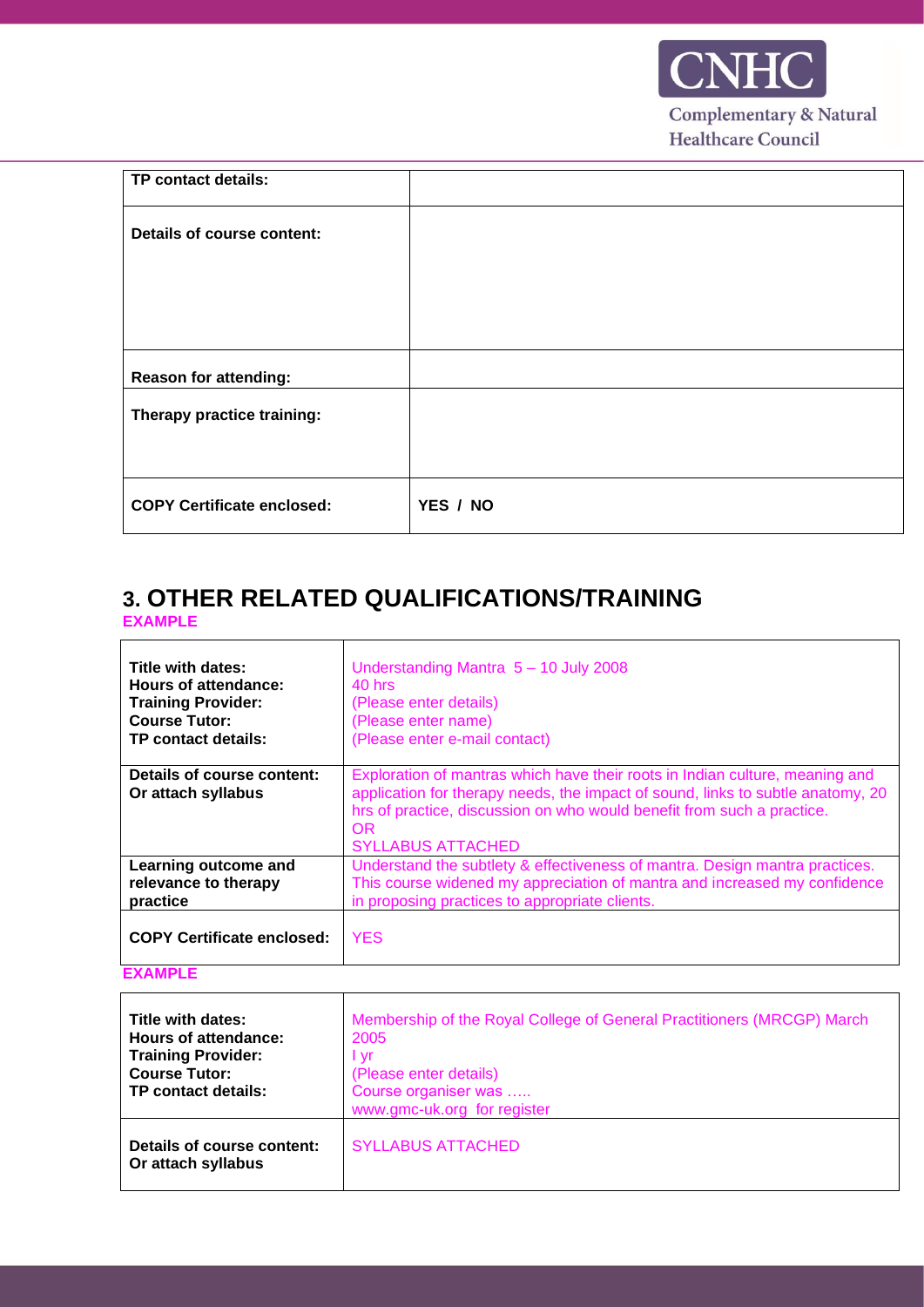

| Learning outcome and<br>relevance to therapy<br>practice | How to practice medicine with members of the public in a general practitioners<br>practice - specifically taking a thorough medical history inc. physical<br>examination, able to make a working diagnosis, communicate professionally. |
|----------------------------------------------------------|-----------------------------------------------------------------------------------------------------------------------------------------------------------------------------------------------------------------------------------------|
| <b>COPY Certificate enclosed:</b>                        | <b>YFS</b>                                                                                                                                                                                                                              |

| Title with dates:<br><b>Hours of attendance:</b><br><b>Training Provider:</b><br>TP contact details: |  |
|------------------------------------------------------------------------------------------------------|--|
| Details of course content:                                                                           |  |
| Learning outcome and<br>relevance to therapy<br>practice                                             |  |
| <b>COPY Certificate enclosed:</b>                                                                    |  |

| Title with dates:<br>Hours of attendance:<br><b>Training Provider:</b><br>TP contact details: |  |
|-----------------------------------------------------------------------------------------------|--|
| Details of course content:                                                                    |  |
| Learning outcome and<br>relevance to therapy<br>practice                                      |  |
| <b>COPY Certificate enclosed:</b>                                                             |  |

| Title with dates:<br><b>Hours of attendance:</b><br><b>Training Provider:</b><br>TP contact details: |  |
|------------------------------------------------------------------------------------------------------|--|
| Details of course content:                                                                           |  |
| Learning outcome and                                                                                 |  |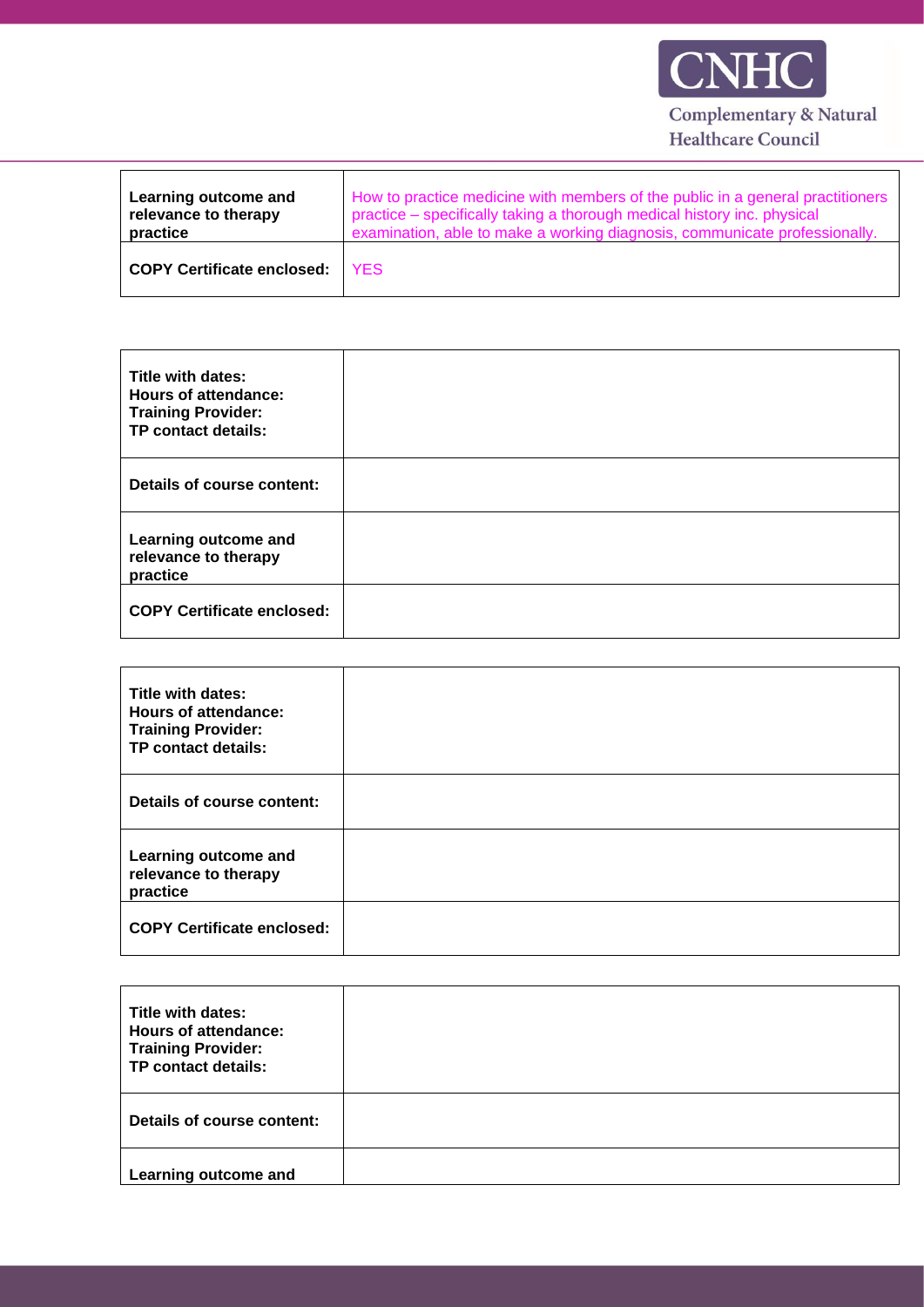

| relevance to therapy<br>practice |  |
|----------------------------------|--|
| COPY Certificate enclosed:       |  |

| Title with dates:<br><b>Hours of attendance:</b><br><b>Training Provider:</b><br>TP contact details: |  |
|------------------------------------------------------------------------------------------------------|--|
| Details of course content:                                                                           |  |
| Learning outcome and<br>relevance to therapy<br>practice                                             |  |
| <b>COPY Certificate enclosed:</b>                                                                    |  |

# **4. CONTINUING PROFESSIONAL DEVELOPMENT RELATED TO**

 **YOGA THERAPY - FOR LAST THREE YEARS -** Please do not exceed three pages.

| <b>DATE</b>    | BRIEF COMMENT ON ACTIVITY AND WHAT LEARNT<br>e.g. LECTURE / ACTIVITY: Give training provider<br><b>SUPERVISION:</b> 'one to one' or peer group<br><b>SELF DIRECTED LEARNING: see below</b>                                                                                                                                                        | <b>HOURS</b>    | <b>CERT</b>                                 |
|----------------|---------------------------------------------------------------------------------------------------------------------------------------------------------------------------------------------------------------------------------------------------------------------------------------------------------------------------------------------------|-----------------|---------------------------------------------|
| <b>EXAMPLE</b> | Day of Physiotherapy observation at XYZ practice, Reading. I<br>saw 6 sessions with different Physio's and clients with differing<br>needs. It gave me an appreciation of the approach, treatment,<br>way of thinking, and home practice aims. I have found this<br>invaluable in understanding how to adapt for clients already<br>using physio. | 6hrs            | No but<br>arrangement<br>letters available. |
| <b>EXAMPLE</b> | Discussion with mentor on complex case where abuse as a child<br>was hindering recovery. Way forward agreed which helped<br>client.<br>Gave me confidence to deal with similar issues in the future.                                                                                                                                              | 1 <sub>hr</sub> | My mentor can<br>confirm session.           |
| <b>EXAMPLE</b> | Study Journal of IAYT. Vol 19 pages 63-89 Research review on<br>effects of yoga w.r.t. bone density, balance, stress. Follow up                                                                                                                                                                                                                   | 1 <sub>hr</sub> | No but emails<br>available.                 |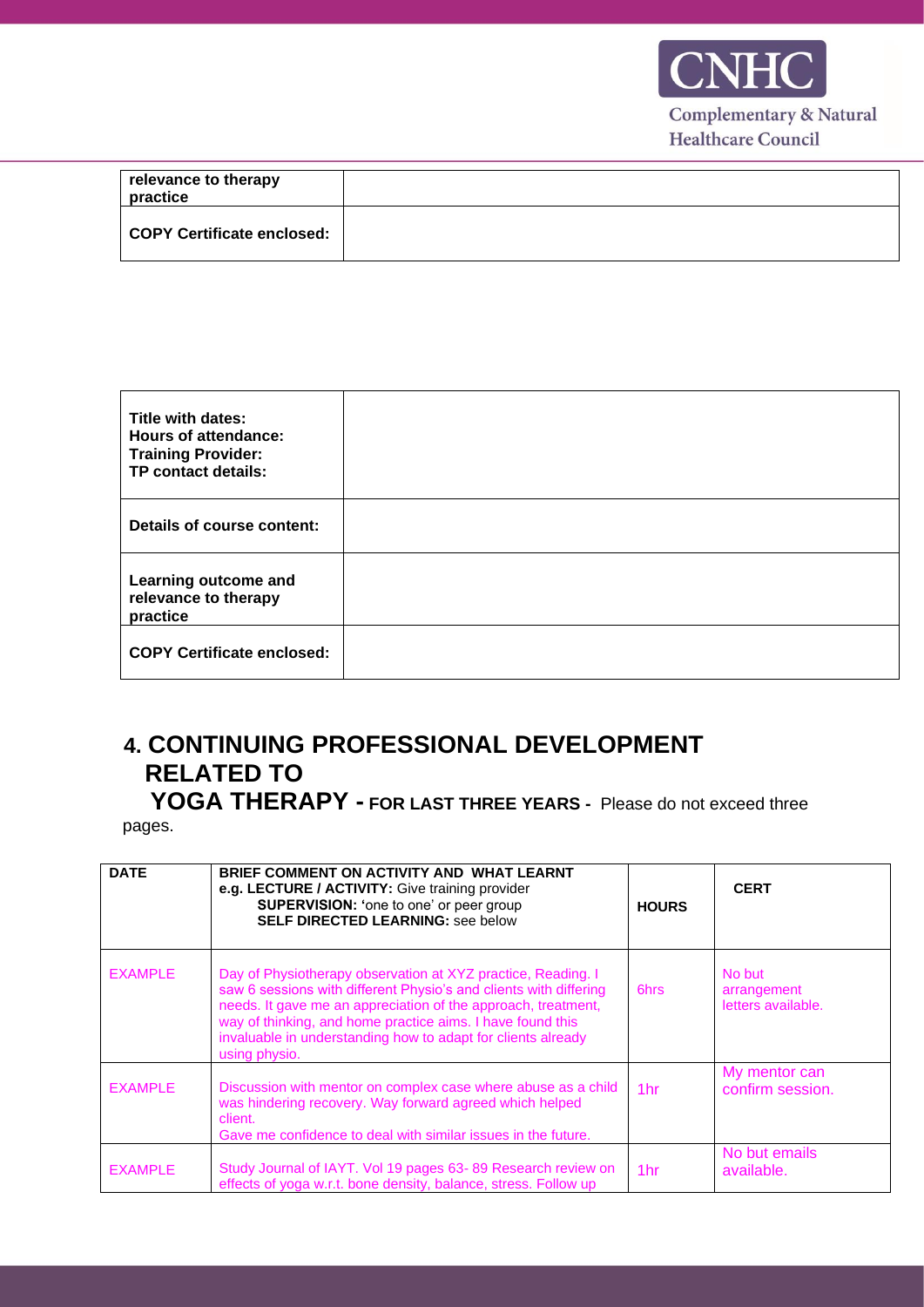

| with email exchange with one of the authors. |  |
|----------------------------------------------|--|
|                                              |  |
|                                              |  |
|                                              |  |
|                                              |  |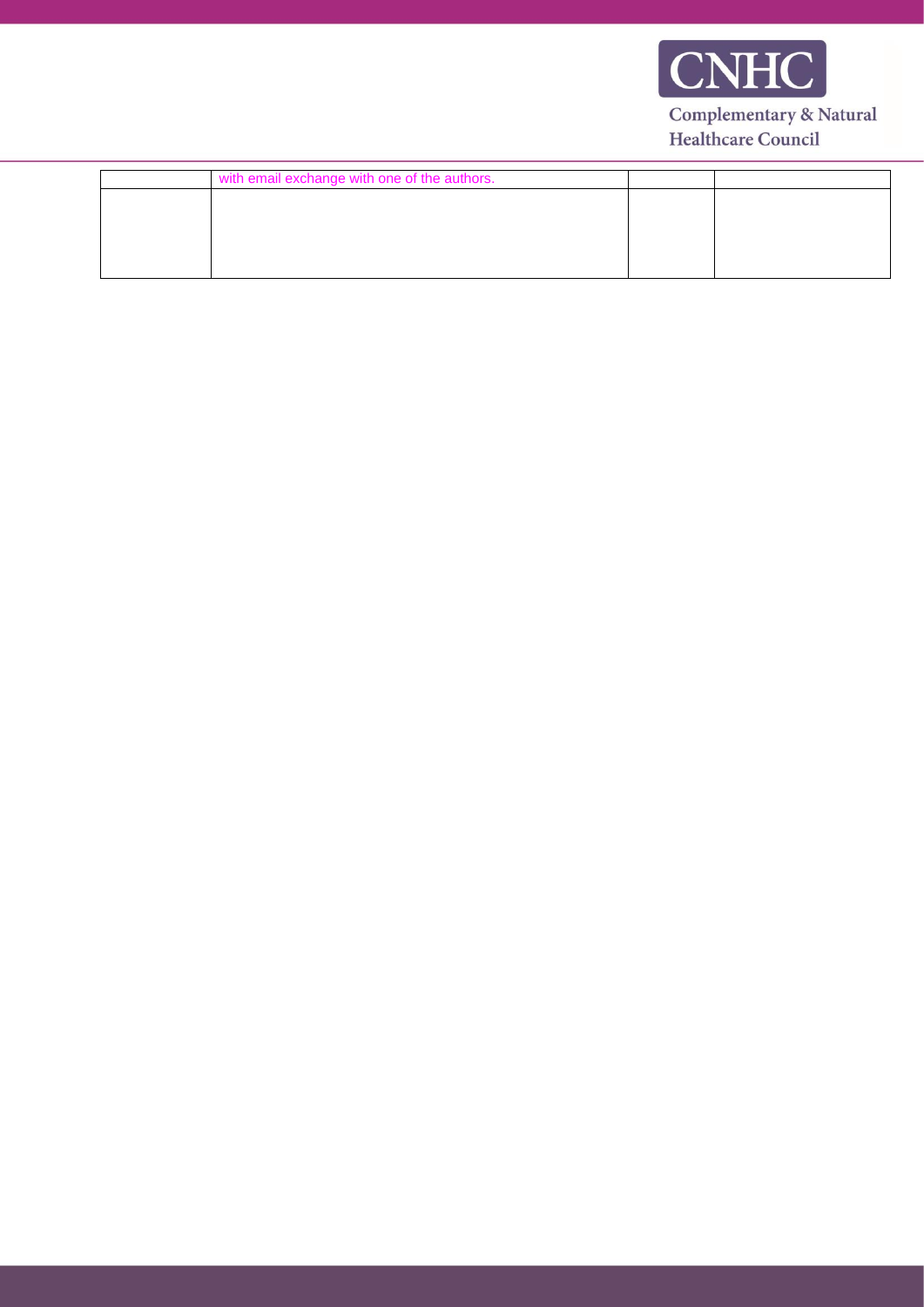

Page

Self directed learning (as examples below) may make up a SMALL proportion of total CPD hours.

- Recent relevant reading with source of material: e.g. Yoga as Medicine; Timothy McCall, M.D.
- Regular Journals/News/Updates: e.g. International Journal of Yoga Therapy, IAYT
- **E-news: e.g. IAYT articles on line**
- Web addresses: e.g. www.iayt.org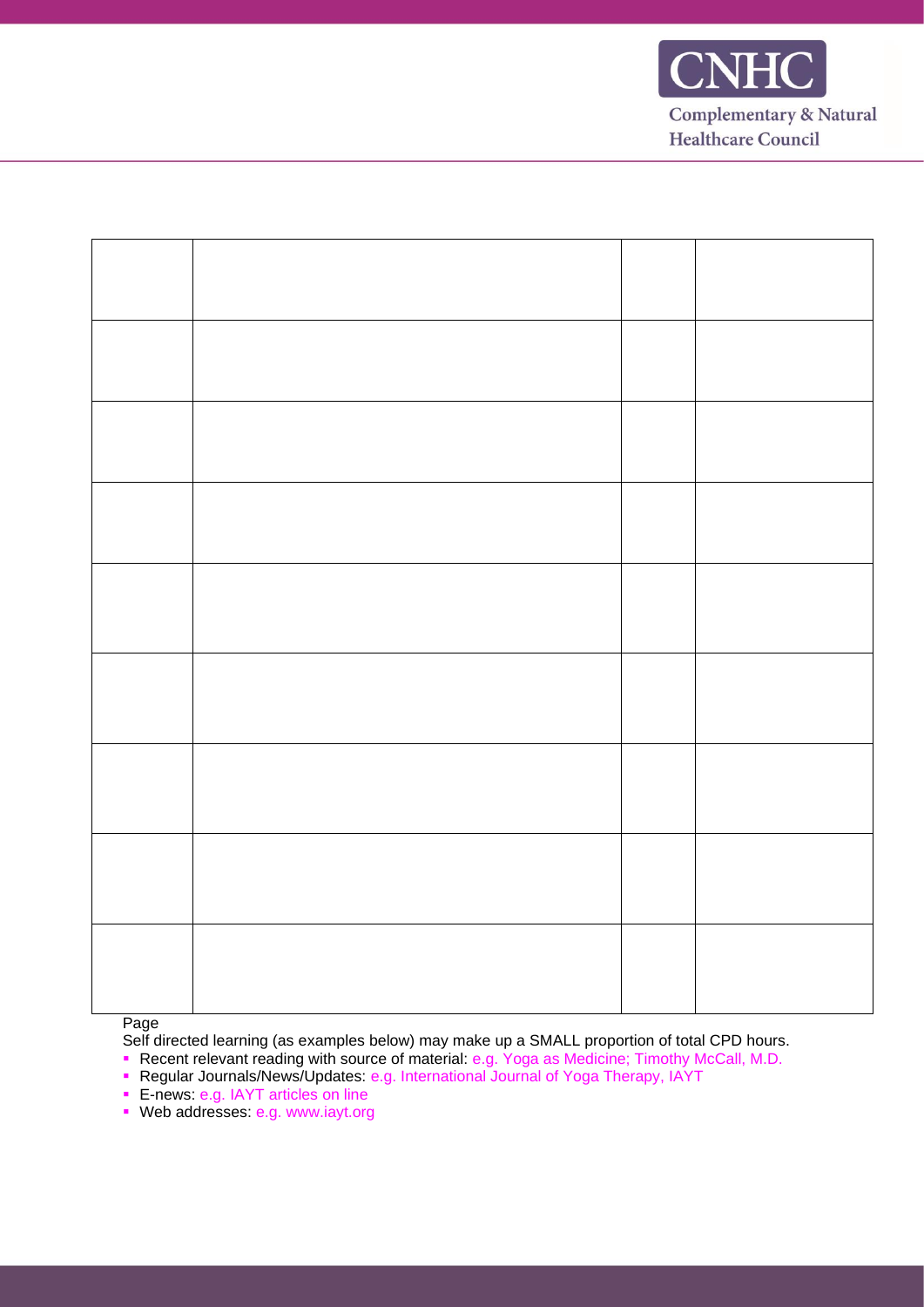

# **Statement of Practice/Career Summary**

Please submit a document under these 7 headings. Please keep your discussion to 3 pages maximum and then attach copies of forms, letters of commendation etc.

### **1. Name, email, telephone number**

### **2. Define your scope of practice**

You may define a broad or a limited scope of practice. Scope of practice means the areas you have sufficient experience to practise within. Please include:

- how you deliver yoga therapy i.e. 'one to one'; individuals within a group; 'one to one' and groups
- age of clients e.g. adults, over 65 years, children
- type of client e.g. normally healthy, those with specific conditions only, extremely vulnerable or frail
- conditions you address with yoga therapy e.g. a broad spectrum, back pain, perinatal, learning disabilities

### **3. How I meet the Yoga Therapy NOS**

Please show how you meet the Yoga Therapy National Occupational Standards (NOS) for your scope of practice.

You will need to discuss the depth of experience you have in the areas you mention; giving examples of cases as illustration. You may wish to refer to training you have listed on the Qualifications and Courses / Seminars form or the CPD form, but please do not duplicate information you have already given on these forms.

If you do not have a yoga therapy qualification, then please show how your skills have developed, including how skills from other qualifications transfer.

Applicants must be able to demonstrate a high quality and in their practical ability to teach yoga techniques and understand their effects. Appropriate supervised teaching should be part of a yoga teaching qualification which spanned several years. If you do not have a yoga teaching qualification or this was not part of your course, then please explain how you have developed your practical teaching and observation skills.

### **4. How I conduct Yoga Therapy**

Describe: - the ways in which you assess clients, how you set the direction for practice, formulate the initial practice, agree with clients the practices they are to take, teach the practice to the clients, deal with feedback from the client, develop practices over time for that individual.

Include examples of any forms you may use for taking a case history, proposing a practice, keeping records of client meetings and comments etc.